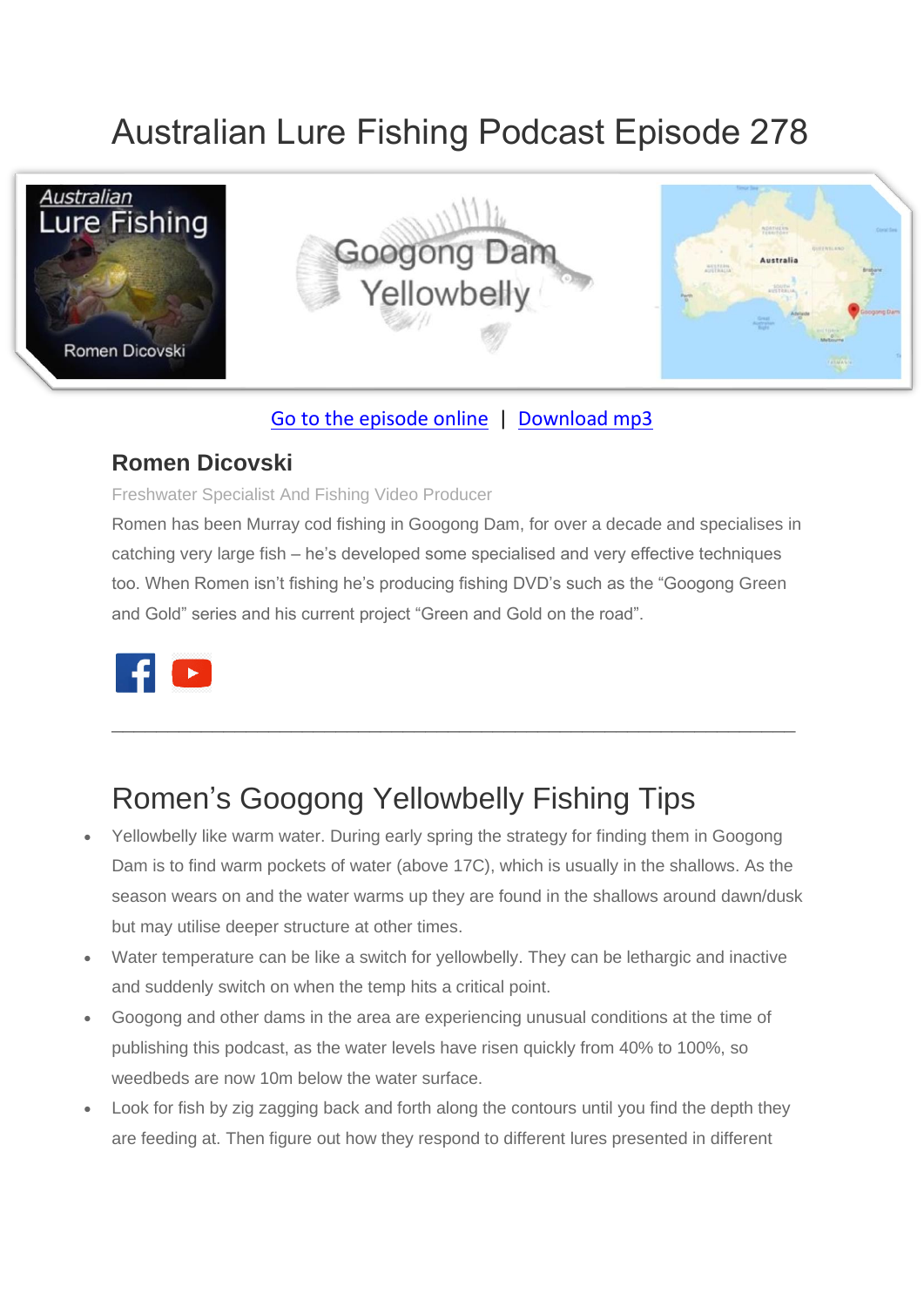ways. Once you've cracked the code you'll probably find most fish are hanging at the same depth and responding to the same tactics.

- A little colour to the water is a good thing and encourages more aggressive activity. However, heavy muddiness can shut things down.
- Romen likes to vertically jig to yellowbelly using his sounder, but casting and retrieving also works very well.
- Early in spring Romen suggests not wasting too much time on an individual fish, and prefers to move on to a new target if the fish he's presenting to doesn't respond within a few minutes.
- Changing lures is a good strategy for figuring out what's working, but Romen recommends giving each lure plenty of opportunity. Just because one fish doesn't take a particular lure doesn't always mean another fish won't, so put them in front of multiple fish.
- Switching out treble hooks for assist hooks is a great way to fish for yellowbelly around weedbeds without getting constantly fouled.
- It's important to work your lures very close to the bottom and to pause and let the lure sit on the bottom. Usually fish take the lure on the pause. Romen likes to start with a pause of 1 second then gradually extend the duration of the pause, even up to 15 seconds.

## Romen's Tackle For Googong Yellowbelly

- A lighter outfit is used for smaller, lighter lures, especially if the fishing is slow and hard. For Romen this consists of a spin combo with 10lb Suffix 832 braid and 12-15 lb fluorocarbon leader.
- A heavier baitcast outfit is used for bigger, heavier lures and is usually loaded with 20lb Suffix 832 and a 20lb fluorocarbon leader.

### Romens Best Yellowbelly Lures

- The 50mm Rapala Rippin Rap is Romens choice of hardbody lure, which he usually fishes vertically. The technique is to find the fish on the sounder and drop the Rippin Rap down to it, working it with vertical hops in close proximity to the fish. Watch the sounder as the combination of noise and vibration will either cause a strike or will spook the fish. If the fish are spooked, try switching to the Storm SX soft vibe instead.
- Storm SX Soft Vibe is fished in the same way as the Rapala Rippin Rap and is a great option if the fish are being spooked by the noisier Rippin Rap.
- Any fish style blade in a 30-40mm size class is a good option for casting through weedbeds and prospecting the shallows for fish without having to risk spooking them by sounding over